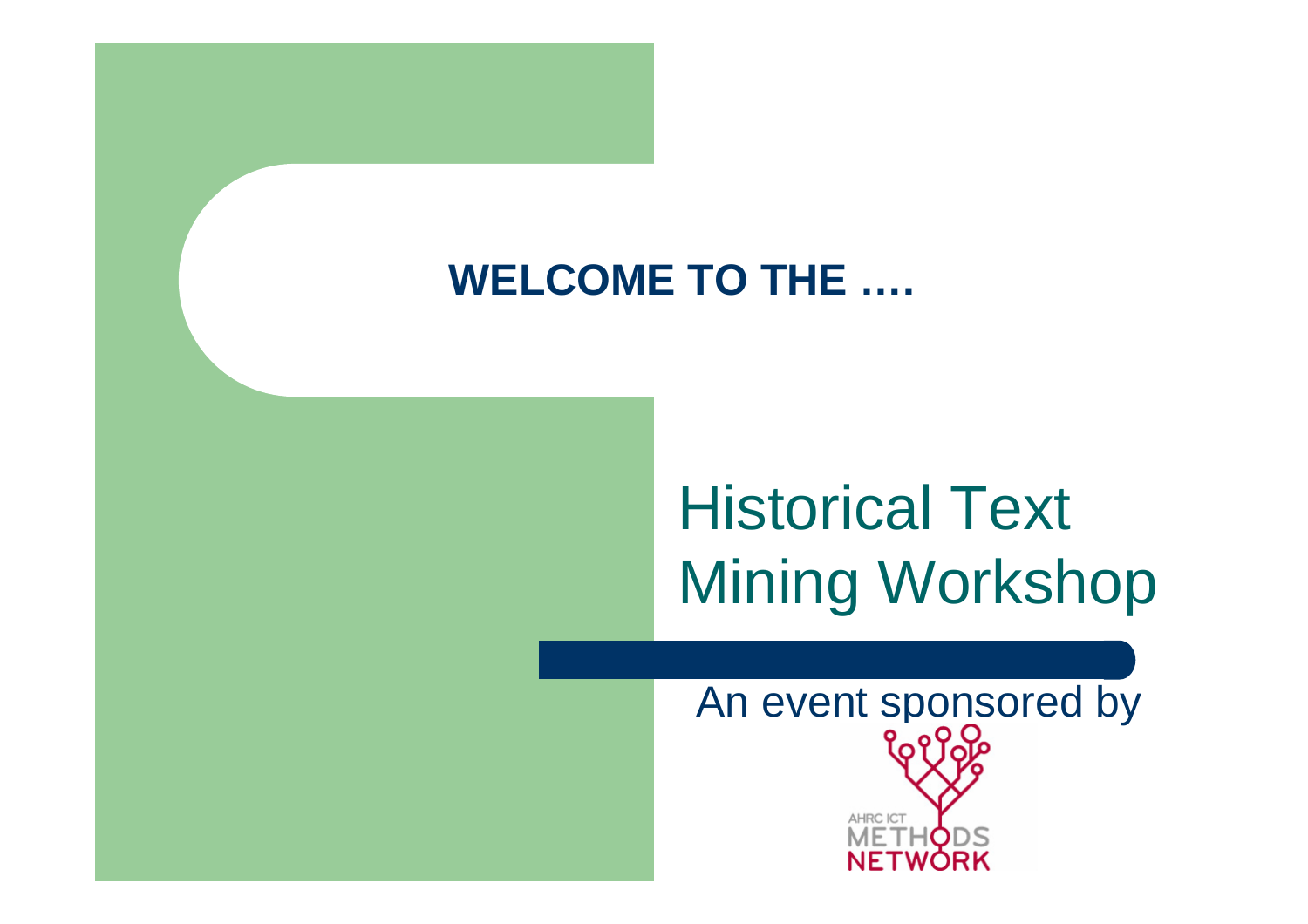## **The workshop will seek to:**

- $\bullet$  Raise awareness of the various techniques utilised and/or tools developed by researchers working within the various fields
- $\bullet$  Make scholars who work with historical data aware of existing text mining techniques that are applicable to their research needs
- $\bullet$  Familiarise such scholars with the use of these techniques and tools, by means of a series of tutorial sessions (e.g. GATE, WordSmith, VARD, VIEW, Wmatrix)
- $\bullet$  Investigate the problems of applying some "modern" large-scale corpus annotation and analysis techniques to historical data
- $\bullet$  Encourage/enable a roundtable discussion, with the ultimate aim of determining what needs to be done to improve historical text mining and (importantly) identify possible future workshops and collaborative projects
- …. AND …. develop a network of scholars interested in Historical Text Mining